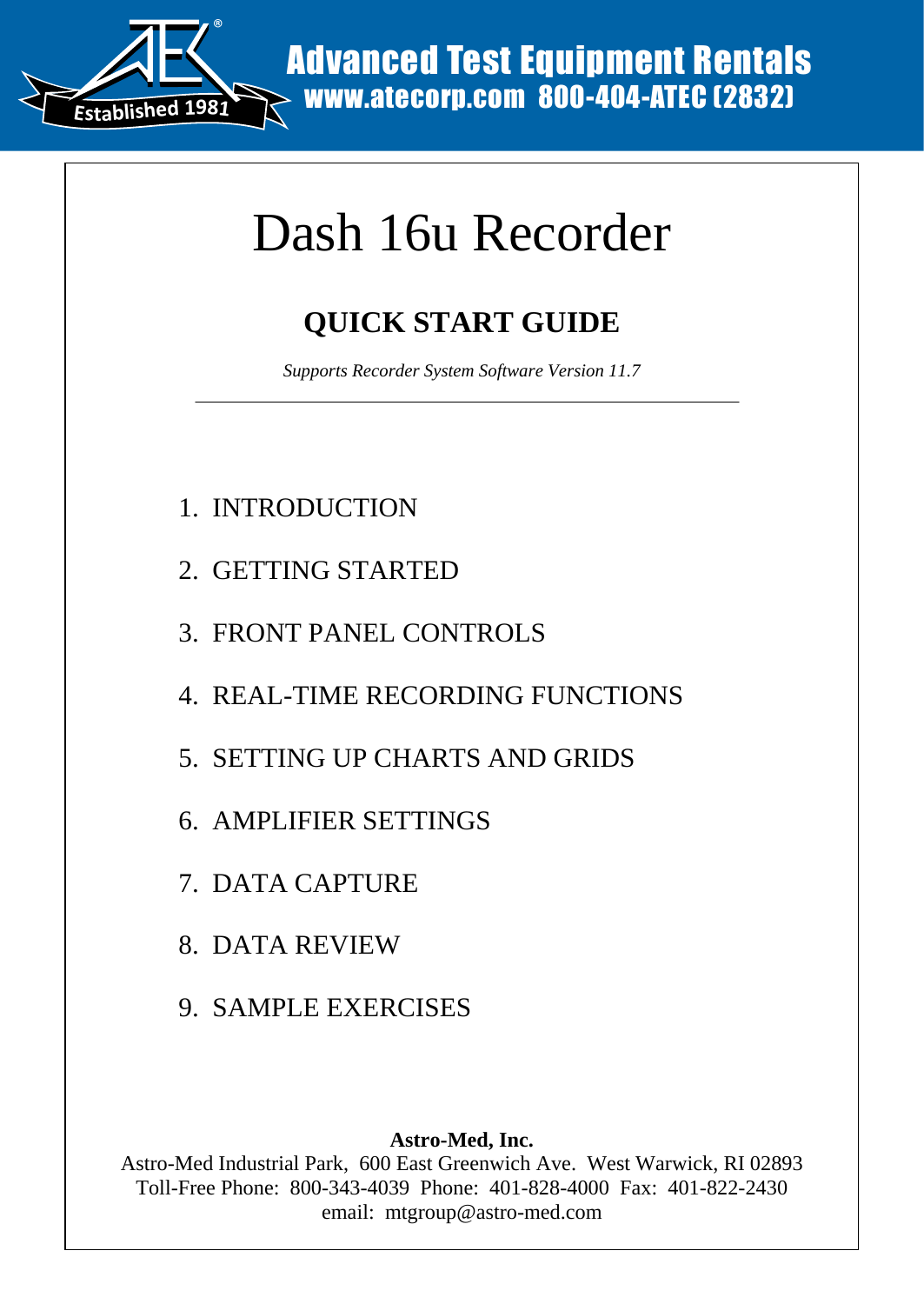#### **1. INTRODUCTION**

Thank you for choosing the Astro-Med Dash 16u field and lab recorder. It is important that you read the enclosed operations manual. You simply will not get the most out of your Dash 16u unless you do. However, it is human nature for you to want to get started right away. We understand this, and have prepared this Quick Start Guide to let you get acquainted with the Dash 16u as quickly as possible. We hope you enjoy it - and your new recorder. But then, please read the operations manual.

#### **2. GETTING STARTED**

| <b>VOLTAGE VERIFICATION</b>                        | The Dash 16u has an auto-sensing power supply that operates from 85-220 VAC<br>at 50 or 60 Hz. You do not have to set up any fuse block arrangement.                                                                                                                                                                                                                                                                                                                                                                                                                                                                                                                                                                                                                                                                                                                                                                               |
|----------------------------------------------------|------------------------------------------------------------------------------------------------------------------------------------------------------------------------------------------------------------------------------------------------------------------------------------------------------------------------------------------------------------------------------------------------------------------------------------------------------------------------------------------------------------------------------------------------------------------------------------------------------------------------------------------------------------------------------------------------------------------------------------------------------------------------------------------------------------------------------------------------------------------------------------------------------------------------------------|
| <b>CONNECT AC POWER</b>                            | Connect the AC power cord to the Dash 16u rear panel, then to an outlet.                                                                                                                                                                                                                                                                                                                                                                                                                                                                                                                                                                                                                                                                                                                                                                                                                                                           |
| <b>LOAD CHART PAPER</b><br><b>TURN ON DASH 16u</b> | Remove the protective wrapping around the paper. Open the paper chamber door<br>located at the left side of the unit. Insert the top sheet with the arrows pointing<br>towards the paper chamber immediately below the black bar beneath the drive<br>roller as you place the pack of paper inside the paper chamber. Push the paper<br>through the paper-feed channel until the paper exits the recorder above the drive<br>roller. Close the paper chamber door.<br>When you turn on the Dash 16u, the color display will read initialization and then<br>the recorder will load in the last setup it had before it was powered down.                                                                                                                                                                                                                                                                                            |
|                                                    |                                                                                                                                                                                                                                                                                                                                                                                                                                                                                                                                                                                                                                                                                                                                                                                                                                                                                                                                    |
| <b>START RECORDING</b>                             | Signal leads are not supplied with the Dash 16u. There are two physical input<br>sections for each channel. You must only use one physical connection at a time.<br>For the differential, DC Bridge and temperature amplifiers, use the four pin<br>universal input terminal block connector. Mating connectors are provided. For<br>the single-ended amplifier, use the standard banana jacks connection. This guide<br>will only use the single-ended input connection for simplicity. Using standard<br>banana jack leads, bring your signals into the recorder at the side panel. Press the<br>[RUN / HALT] key. The Dash 16u will begin recording. Look at the top edge<br>of the chart - the System Log repeatedly prints the time, date, chart speed and<br>time scale. Refer to the Manual to change the time and date. If you wish to<br>change the chart and grid presentation, see Section 5 below for further details. |
| <b>HALT</b>                                        | Experiment stopping/starting the chart by pressing the [RUN / HALT] key.                                                                                                                                                                                                                                                                                                                                                                                                                                                                                                                                                                                                                                                                                                                                                                                                                                                           |
| <b>CHANGE SPEEDS</b>                               | A group of keys in the center of the front panel controls the chart speed.<br>Dedicated keys provide a means for quickly setting the common chart speeds.<br>Non-standard speeds can be set easily as well using the [SPD] key.                                                                                                                                                                                                                                                                                                                                                                                                                                                                                                                                                                                                                                                                                                    |
| <b>HELP KEY</b>                                    | When the front panel [HELP] key is pressed, three levels of help are available to<br>be printed onto the chart paper: System Report, Chart Report, General Help.                                                                                                                                                                                                                                                                                                                                                                                                                                                                                                                                                                                                                                                                                                                                                                   |
| <b>COLOR DISPLAY</b>                               | The Dash 16u provides a color display for view of real-time and captured signals.<br>You can freeze the display at any time you have real-time signals inputted. Once<br>frozen, use the encoder wheel to move two cursors $(A, B)$ to make time and<br>amplitude measurements. You can then run the display to view the real-time<br>signals again.                                                                                                                                                                                                                                                                                                                                                                                                                                                                                                                                                                               |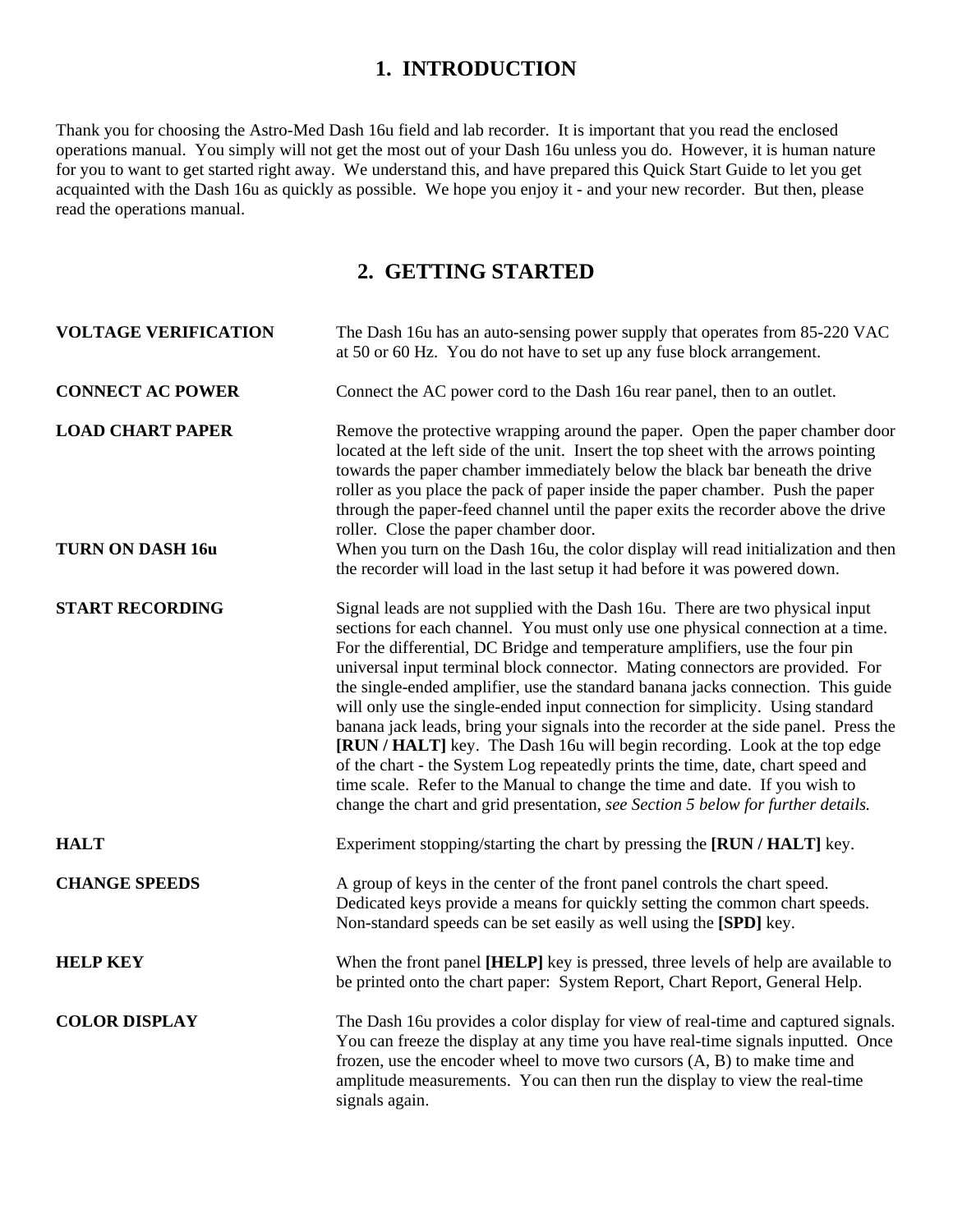### **3. FRONT PANEL CONTROLS**

| <b>COLOR DISPLAY</b>       |                 | The color display is divided into four areas. Most of the display is used to show<br>the waveforms and grids. The area above and below the waveform display is<br>used for text related to menu items. On the right of the display is the menu<br>display area. This menu display area uses the ten menu display keys immediately<br>to the right of the color display.                                                  |
|----------------------------|-----------------|--------------------------------------------------------------------------------------------------------------------------------------------------------------------------------------------------------------------------------------------------------------------------------------------------------------------------------------------------------------------------------------------------------------------------|
|                            |                 | The color display is used for real-time as well as data capture viewing. When<br>you make your choices using the menu display keys, the bottom part of the<br>display reports your settings as well as highlights the active choice.                                                                                                                                                                                     |
| <b>ENCODER WHEEL</b>       |                 | Because the Dash 16u is versatile, where many choices are available, an encoder<br>wheel is used to quickly move through the selections. An example is gain setup<br>where the wheel is used to select your range and offset. Also, the encoder wheel<br>is used for moving the cursors when reviewing data.                                                                                                             |
| <b>ALPHANUMERIC KEYPAD</b> |                 | A full QWERTY alphanumeric keypad is used for chart annotation (upper and<br>lower case), user scaling (engineering units), and setting up the gain of the<br>channels (range and offset).                                                                                                                                                                                                                               |
| <b>SPEED CONTROL</b>       |                 | There are eight buttons for speed control. Four buttons give quick selection of<br>common speeds: [1], [5], [25], [50]. Three other buttons to select the rate:<br>[HR], [MIN], [SEC]. The last key is the [SPD] key used to adjust the paper<br>speed, data logger (numeric) speed, select internal or external motor source, the<br>speed of the display (normal or trend) and to adjust the chart speed $(+/- 2\%)$ . |
| <b>AMP KEYS</b>            |                 | Eight keys, one for two channels. For example, the first amp key toggles<br>between amplifiers $1 \& 9$ . Set full scale range, offset (zero offset) from the<br>center of the channel, ground or unground the channel, select peak-to-peak or<br>RMS, setup filter, assign engineering units. Selecting the amplifier type, setting<br>the attenuator range and calibration are here as well.                           |
| <b>RUN/HALT KEY</b>        |                 | Used to start and stop the chart paper real-time recording.                                                                                                                                                                                                                                                                                                                                                              |
| <b>OPERATION HOTKEYS</b>   | [HELP]          | Three levels of help.<br><b>System Report:</b><br>Amplifier, data capture and triggering settings.<br><b>Chart Report:</b><br>Grid settings for all four charts.<br>General Help:<br>Quick overview of Dash 16u functions.                                                                                                                                                                                               |
|                            | [FEED]          | Advances the chart paper as long as this key is pressed.                                                                                                                                                                                                                                                                                                                                                                 |
|                            | $[\mathbf{ID}]$ | Puts the channel number next to the waveform on the chart and<br>display. This key is useful with overlapping channels.                                                                                                                                                                                                                                                                                                  |
|                            | [MARK]          | Toggles the system event marker located underneath the system log<br>on the chart.                                                                                                                                                                                                                                                                                                                                       |
|                            | [ARM]           | Used to activate the data capture mode. Works with or without the<br>chart paper running.                                                                                                                                                                                                                                                                                                                                |
|                            | [TRIG]          | Manual trigger for data capture.                                                                                                                                                                                                                                                                                                                                                                                         |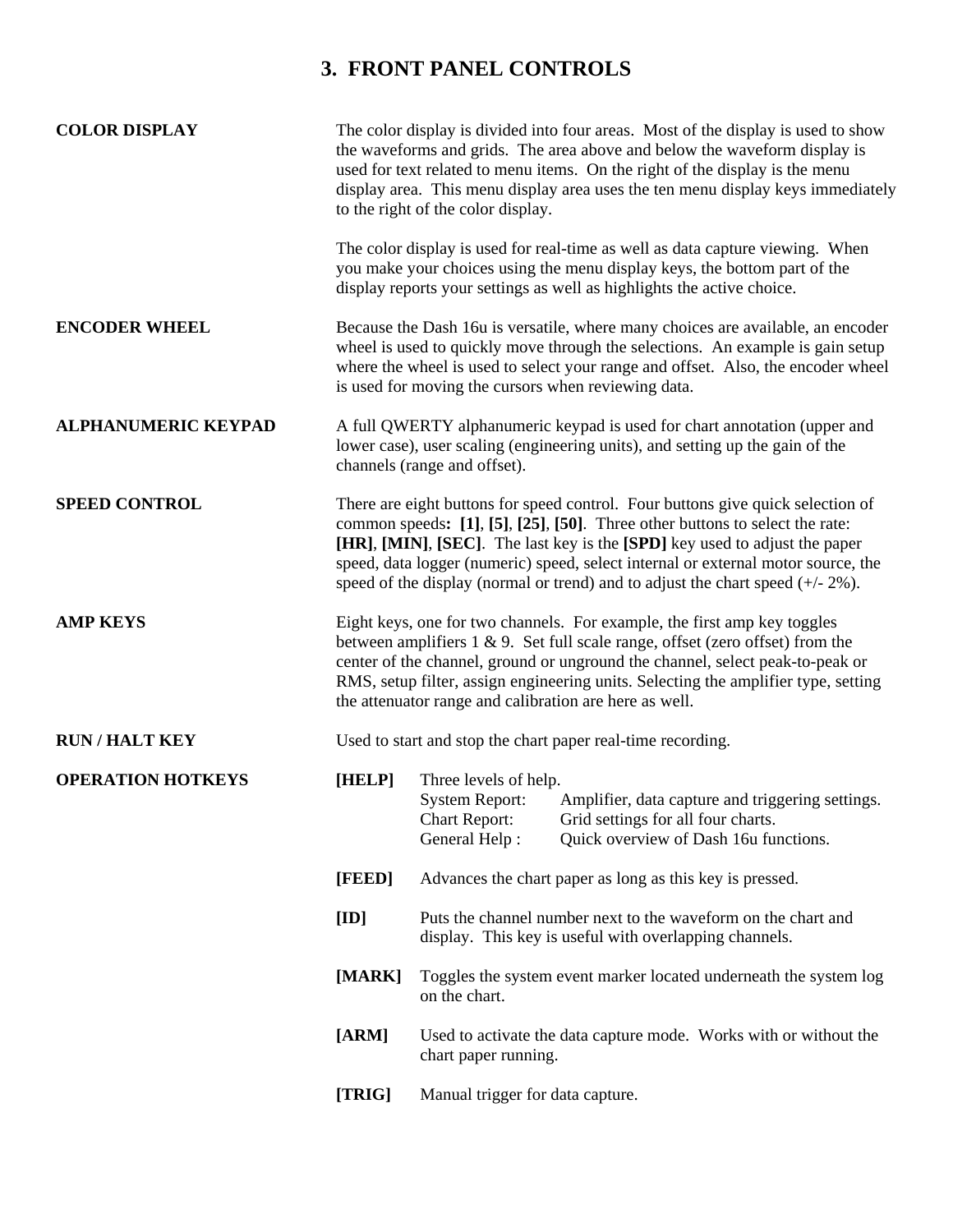- **[SYS]** System key used for setting up various parameters for the Dash 16u. Design or modify an existing chart. Edit text labels. Set up data capture and triggering. Save or recall a system set up (Zip disk). Other system functions such as real-time clock, display colors, defaulting settings and software upgrade.
- **[MODE]** Select and run any of the four available charts. Select data logger (numeric), timed recording or dual speed mode. Select captured data to review as well as importing and exporting data to Zip disk.

#### **4. REAL-TIME RECORDING FUNCTIONS**

- Four available chart formats: Design grid for number of channels. Pick to overlap some, all or none of the channels.
- Data logger (numeric output): Select rate at which to print values.
- Timed recording: Pick one of four charts. Select the start and end times for recording.
- Dual Speed Recording: Select two chart speeds at which to run the paper and select either the trigger or time duration to switch between the speeds. The most common use is recording at the first selected chart speed, utilizing waveform triggering to change to the second chart speed for a predetermined amount of time. At that point, the recorder will automatically switch back to the first selected chart speed, awaiting another trigger.

During real-time recording, the display will show your signals. At the same time, you can print to paper using the **[RUN / HALT]** key.

#### **5. SETTING UP CHARTS AND GRIDS**

The Dash 16u gives you total control over chart layout. You can set individual channel widths, channel location, grids ON/OFF and major/minor division sizing. You are also able to suppress or enable waveform printing as well as vary the waveform trace thickness. Further, you can overlap some or all of the channels.

| <b>DEFAULT CHARTS</b>      | The Dash 16u has four programmable charts. They are defaulted at the factory<br>prior to shipping. The defaulted charts are sixteen grids, eight grids, four grids<br>and one grid. You may find this a convenient place to start.<br>At any time, you can default the charts as follows:<br>[SYS] [CUSTOMIZE CHART] [DEFAULT ALL CHARTS]                                                                                                                                                                                                                                                                                                                                                                                                                 |
|----------------------------|-----------------------------------------------------------------------------------------------------------------------------------------------------------------------------------------------------------------------------------------------------------------------------------------------------------------------------------------------------------------------------------------------------------------------------------------------------------------------------------------------------------------------------------------------------------------------------------------------------------------------------------------------------------------------------------------------------------------------------------------------------------|
| <b>RUNNING A CHART</b>     | [MODE] [RUN CHART X] where $X = 1$ or 2 or 3 or 4.<br>Immediately, you will see the waveforms scrolling across the color display as<br>well as the chart paper begins to run. Use the [RUN / HALT] key to stop the<br>paper.                                                                                                                                                                                                                                                                                                                                                                                                                                                                                                                              |
| <b>CUSTOMIZING A CHART</b> | If you don't find a chart you like from one of the four charts programmed in your<br>Dash 16u, you can change the chart in two different ways.<br>The first is Auto-Chart: [SYS] [AUTO-CHART SETUP]<br>Here the Dash 16u walks you through selecting how many channels you<br>want and whether to overlap them or display them individually. You are<br>prompted to save this chart to one of the four available charts.<br>The second method is to set up each channel's grid parameters manually:<br>$\bullet$<br>[SYS] [CUSTOMIZE CHART] Note that the changes made will affect<br>the current chart that you are working with (Chart 1-4).<br>There are three parameters involved with displaying a channel:<br>Grid, waveform trace and text buffer. |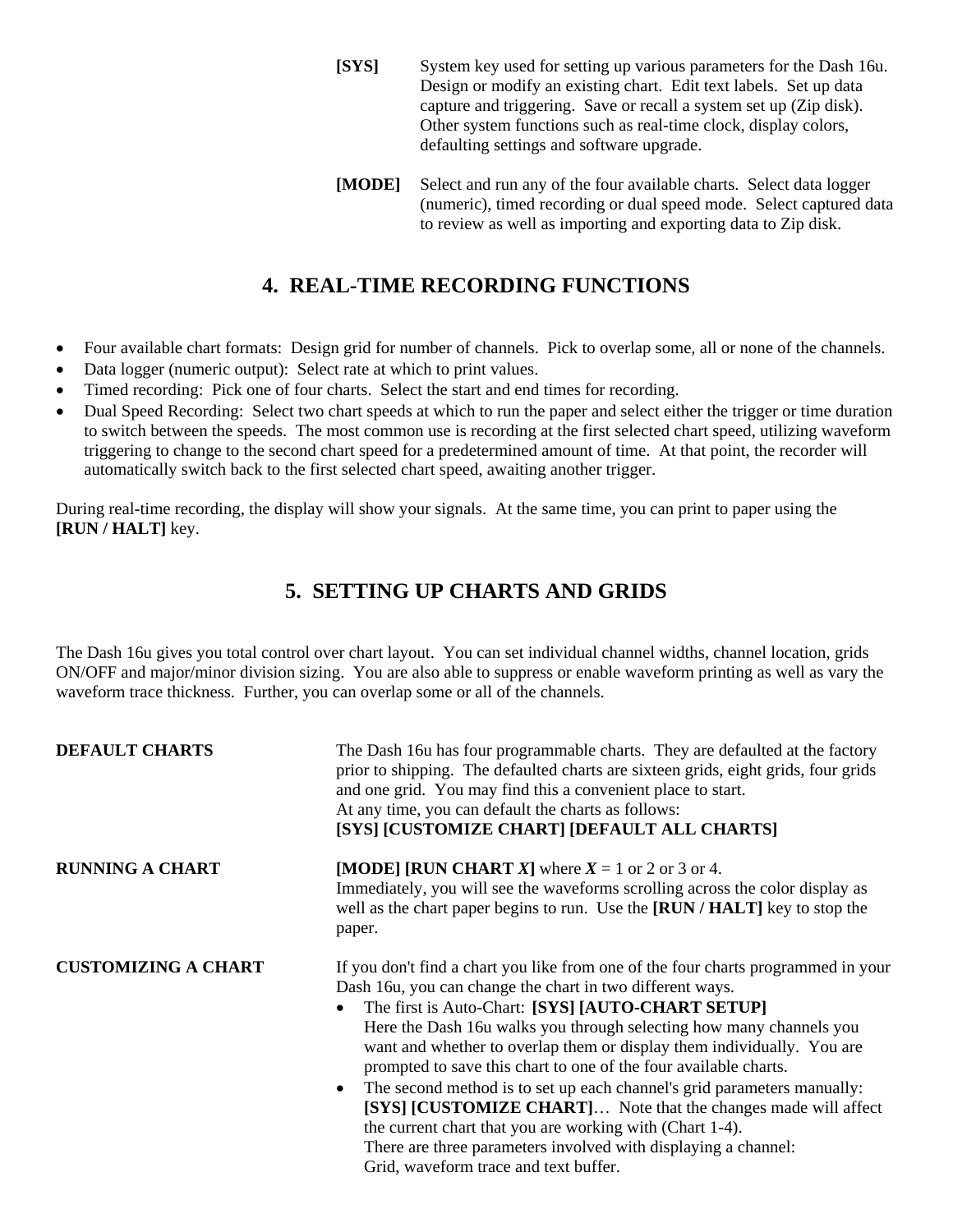It is recommended for each channel used that its grid be turned ON: **[SYS] [CUSTOMIZE CHART] [CHANGE GRID]**. Under this menu, you can change the size, location and appearance of each grid.

Also, each channel used should have its trace drawn on the chart: **[SYS] [CUSTOMIZE CHART] [CHANGE WAVEFORMS] [PEN up]** or **[PEN down]**.

Lastly, there are sixteen text buffers that are defaulted to write a channel number. Although the buffers are independent of the grid and waveform, it is typical to associate one text buffer for each channel. It is recommended to turn off the buffers for those channels not used: **[SYS] [EDIT LABELS / TEXT]**.

#### **6. AMPLIFIER SETTINGS**

There are eight amplifier keys located on the right side of the front panel. Each key supports two channels via toggle. For example, the first amplifier key toggles between Channels 1 and 9. When a channel is selected, several choices for channel settings are available:

| [SET RANGE]          | Sets full scale value for the channel.                                        |
|----------------------|-------------------------------------------------------------------------------|
| [SET OFFSET]         | Sets the zero offset from the center of the channel.                          |
| [DC/GND]             | Toggle between grounding and ungrounding the channel.                         |
|                      | This does not ground the signal input itself!!                                |
| $[PK - PK / RMS]$    | Toggle between peak-to-peak or RMS value.                                     |
| [SETUP DSP / FILTER] | Select type of filter (notch, low pass, high pass, band pass, etc.)           |
| [SETUP USER SCALING] | Assign engineering units to the channel values. Includes offset compensation. |
| [COPY AMPLIFIER]     | Copy part or all of a channel setup to another or all other channels.         |
| [ADVANCED]           | - Attenuator settings for selected amplifier type.                            |
|                      | - Calibrate channels using module or manual method.                           |
|                      | - Change amplifier type (single-ended, differential, temperature, DC bridge). |
|                      |                                                                               |

*See exercises in Section 9 for details on using the Amp keys.* 

**NOTES:** For each of the four amplifier types, there are different attenuator ranges. If you can't get the desired range and offset, you need to select a different attenuator.

> If you will use user scaling to assign engineering units, it is recommended to first set up your channel in terms of voltage and verify you signal. Then, assign your units.

> The upper and lower bounds of the channel can be printed in the latter part of the text buffer for the channel: **[SYS] [CUSTOMIZE CHART] [CHANGE WAVEFORMS] [AMP. REPORT on]**

At this point, you can run the chart with your signals. Press the **[MODE]** key and run the chart you set up. To stop the paper, press the **[RUN / HALT]** key. You can also freeze the display and use two cursors (A, B) to make time and amplitude measurements. You can print the screen or even save the screen image to your Zip disk.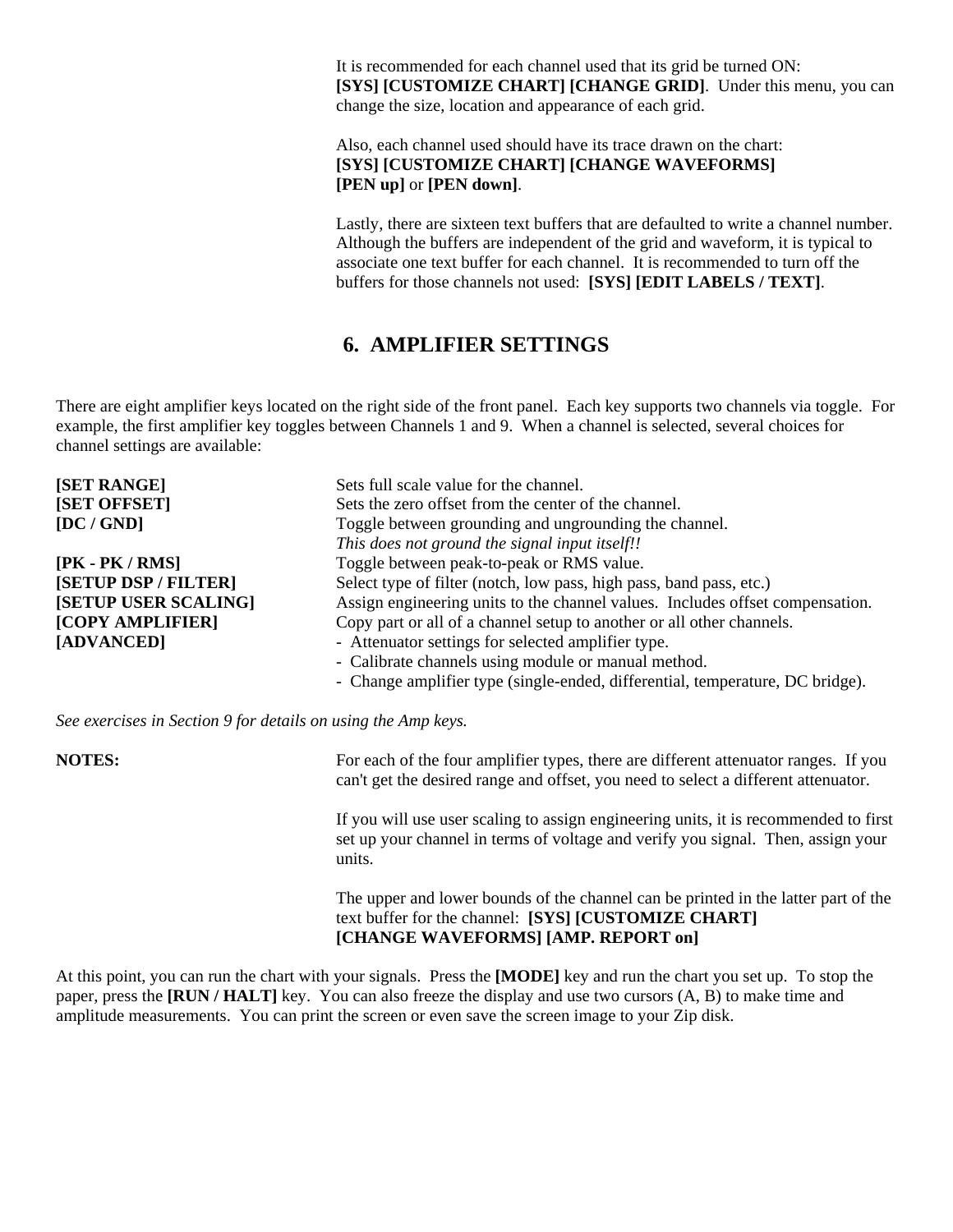#### **7. DATA CAPTURE**

The Dash 16u has 512 kSamples per channel of high-speed RAM for data capture. In order to capture data, a trigger must be produced. For each record, pre- and post-trigger data can be captured. You must select the conditions under which you will capture data (trigger set up) as well as how you will collect the data (number of samples per second and for how long). Further, within the data capture record, you can pick where the trigger point will be placed.

Note that in the Dash 16u, the RAM memory is volatile which means that if the recorder is powered down, or loses power, the data captures still resident in the RAM will be lost. The Dash 16u does have a battery back-up for power, therefore in the event of a power loss, the user still has time to archive the data capture in the RAM to the Zip disk.

| <b>SETUP DATA CAPTURE</b> | [SYS] [SETUP DATA CAPTURE]                                                                                                                                                                                                                                                                                                                                                                                                                                                                                                                         |
|---------------------------|----------------------------------------------------------------------------------------------------------------------------------------------------------------------------------------------------------------------------------------------------------------------------------------------------------------------------------------------------------------------------------------------------------------------------------------------------------------------------------------------------------------------------------------------------|
|                           | There are seven parameters for setting up data capture:                                                                                                                                                                                                                                                                                                                                                                                                                                                                                            |
| [SET SAMPLE RATE]         | Use the encoder wheel to select how many samples per second you will take.                                                                                                                                                                                                                                                                                                                                                                                                                                                                         |
| [SET RECORD SIZE]         | Use the encoder wheel to select how much memory you will use. To help you<br>decide, the length of capture (time duration) is shown. Pick enough memory to<br>give you enough recording time.                                                                                                                                                                                                                                                                                                                                                      |
| [SET TRIGGER WINDOW]      | Use the encoder wheel to select where within the capture the trigger will be. In<br>addition to Start, Center and End, the trigger can be any percentage value of the<br>record. By placing the trigger point at any value other than Start, you will record<br>pre-trigger data.                                                                                                                                                                                                                                                                  |
| [SET OPERATION]           | You can capture one record only (single capture) or capture one record only and<br>play it to the chart (single capture and playback). Select multi-capture with or<br>without playback to capture more than one record. With multi-capture, the Dash<br>16u re-arms itself, waiting for the next trigger.                                                                                                                                                                                                                                         |
| [SET CHANNELS TO STORE]   | Select the channels to be captured.                                                                                                                                                                                                                                                                                                                                                                                                                                                                                                                |
| [ADVANCED]                | Format capture memory. Data record I/O to Zip disk. Select auto-trigger to<br>dictate whether or not the data record is automatically triggered when the Dash<br>16u is armed ([ARM] key). Select auto-backup of records to Zip disk.                                                                                                                                                                                                                                                                                                              |
| <b>SETUP TRIGGER</b>      | [SYS] [SETUP TRIGGER]<br>Once the data capture is set up, select the conditions under which you will take<br>data. In addition to auto-trigger listed above, there are four other ways to trigger<br>a capture:                                                                                                                                                                                                                                                                                                                                    |
| [MANUAL]                  | When activated, the [TRIG] key on the Dash 16u will produce a trigger.                                                                                                                                                                                                                                                                                                                                                                                                                                                                             |
| [WAVEFORM]                | When activated, a change in signal level will produce a trigger:<br>[SYS] [SETUP TRIGGER] [SETUP WAVEFORM]. Pick the channel(s) to<br>set up and how it will trigger: [SET TYPE / CLASS]. When more than one<br>channel will be used for triggering, you can select OR or AND combinations.<br>Each channel's trigger levels are independent of the other channels. You can use<br>window triggering (either inside or outside the window), level triggering (above<br>or below the level) and slope triggering (rising, falling or either slope). |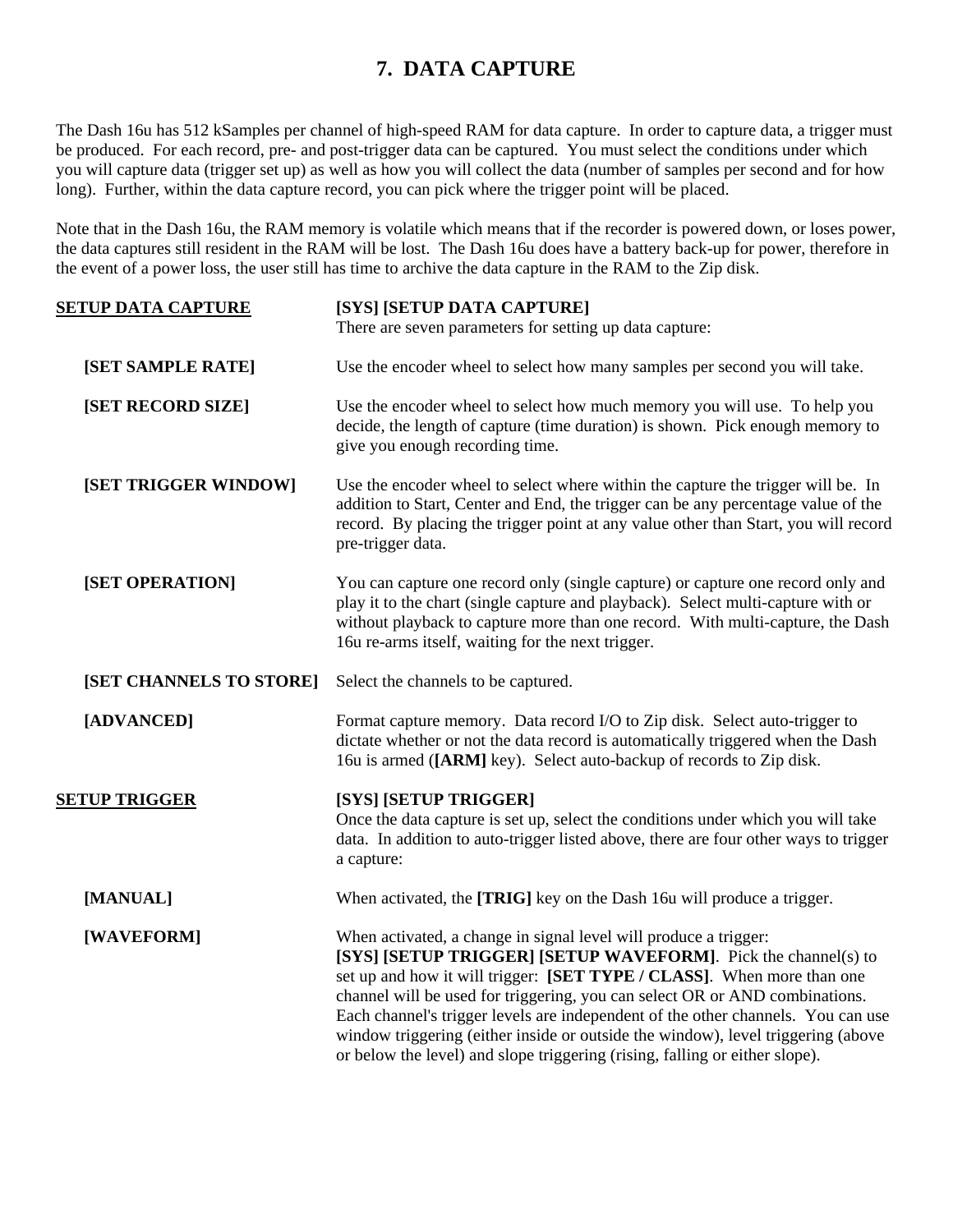|            | For window, level and slope triggering, percentage values are listed. This<br>percent value is with respect to the edge-to-edge location on the chart where 0%<br>is the bottom of the chart, 50% is the middle of the chart and 100% is the top of<br>the chart. Knowing the signal placement on the chart from analog setup, you can<br>pick the appropriate percentage level. See exercises in Section 9 for use of<br>waveform triggering. |
|------------|------------------------------------------------------------------------------------------------------------------------------------------------------------------------------------------------------------------------------------------------------------------------------------------------------------------------------------------------------------------------------------------------------------------------------------------------|
| [EXTERNAL] | Allows TTL or switch closure to ground trigger (see <i>utility port pin-out</i> ).                                                                                                                                                                                                                                                                                                                                                             |
| [CLOCK]    | Produces a trigger at pre-defined periods. For example, if it is set to one hour,<br>then every hour there will be a trigger. Also, you can set a one-time trigger at a<br>pre-defined date and time.                                                                                                                                                                                                                                          |

Once you have set up the analog, data capture and trigger parameters, you can press the **[ARM]** button (near the encoder wheel) to start a data capture record. The Dash 16u will be ready for the trigger to complete the record.

#### **8. DATA REVIEW**

Once a data capture record is complete, several things can be done with the data. It can be reviewed on the color display, played back to the chart paper, copied to the Zip disk or sent to a computer by ethernet.

| [SCREEN PREVIEW]        | [MODE] [DATA RECORD REVIEW] [SCREEN PREVIEW]                                       |
|-------------------------|------------------------------------------------------------------------------------|
|                         | Part or all of the data can be acted upon. To help decide what part of the data is |
|                         | of interest, the color display allows preview of the data record.                  |
|                         | In the screen preview, there are two cursors $(A, B)$ for selecting data. You can  |
|                         | page forward and backward through the data as well as expand or compress the       |
|                         | time base. The lower part of the display shows the time and amplitude              |
|                         | measurements.                                                                      |
|                         | Once you have selected data of interest, you can print the screen to chart paper,  |
|                         | create a .BMP file on Zip disk, or play out the data to the chart paper.           |
| <b>[SETUP PLAYBACK]</b> | [MODE] [DATA RECORD REVIEW] [SETUP PLAYBACK]                                       |
|                         | For playing the data to the chart paper, there is a dedicated set up menu.         |
|                         | Here is where the format for playback is selected (one of the four charts,         |
|                         | numeric, X-Y plot). Also, you can select how much of the data to play back and     |
|                         | whether to compress or expand the timebase.                                        |

Throughout the setup of the Dash 16u, you can use the Help sheets to guide you. The System Report and Chart Report provide much useful information. The manual gives details on the keystrokes to achieve what you want to do with the Dash 16u. The above lists the basics of the Dash 16u. Under many of the menus are additional choices for more advanced capabilities of the Dash 16u.

Should you require additional assistance, you can contact our Technical Support Department toll-free at 800-343-4039 or by e-mail: techserv@astro-med.com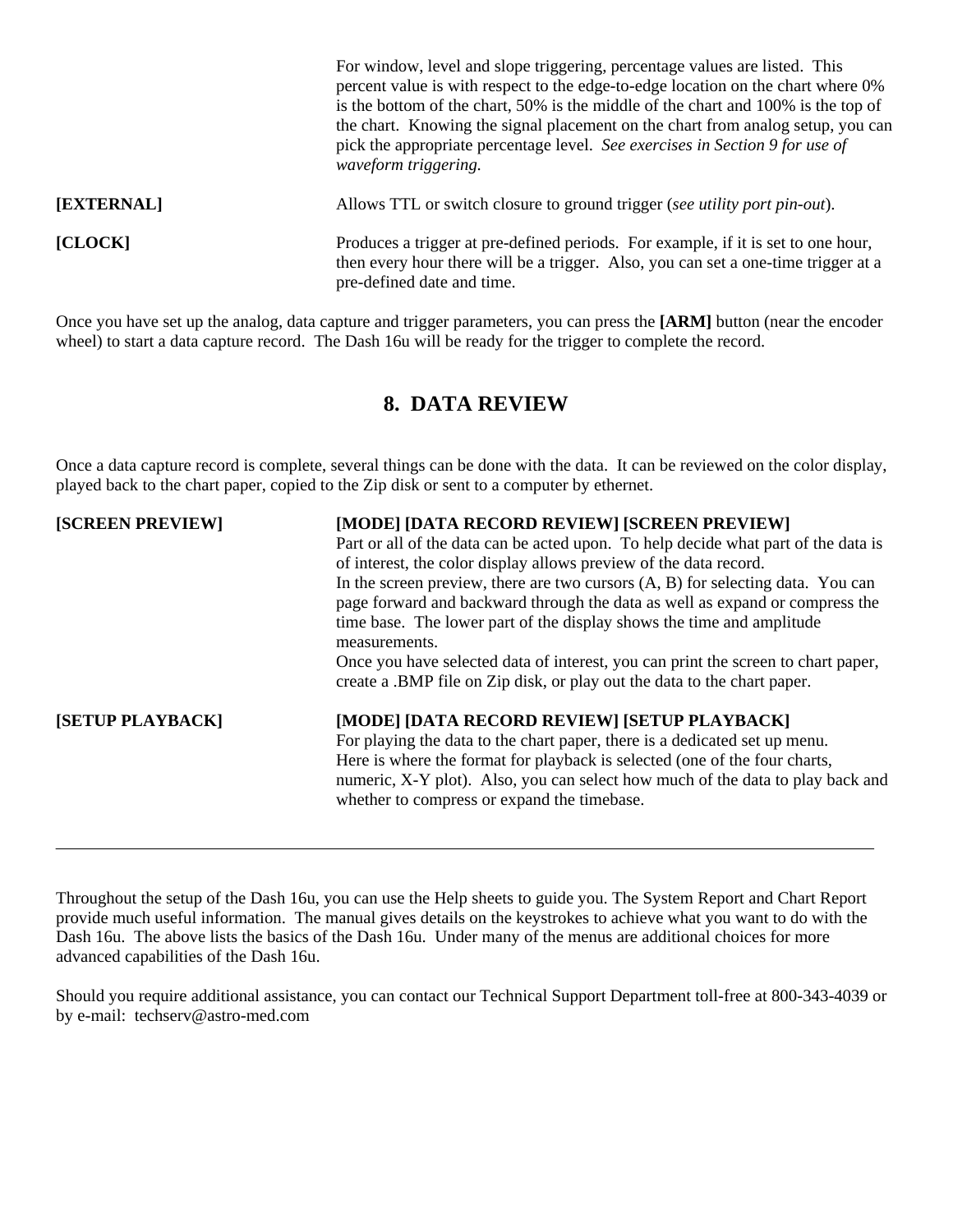#### **9. SAMPLE EXERCISES**

#### **Exercise #1: 9 Volt Battery Test**

Items needed: 9 Volt battery. Signal input leads.

#### **I. Real-time Recording**

| <b>DISCUSSION</b>                                            | Monitor the voltage of a 9 Volt battery input into Channel #1 (Keep in mind<br>that a new 9 Volt battery can have a voltage higher than 9.5 Volts). Use a<br>sixteen grid chart. Set up the channel so that when there is no signal, the<br>waveform trace will be at the bottom and when the 9 Volt signal is applied, the<br>waveform trace will be near the top of the channel. The signal will be seen on<br>the color display as well as on the chart paper.<br>Next, a data capture will be set up to collect data when the battery voltage is<br>applied. |
|--------------------------------------------------------------|------------------------------------------------------------------------------------------------------------------------------------------------------------------------------------------------------------------------------------------------------------------------------------------------------------------------------------------------------------------------------------------------------------------------------------------------------------------------------------------------------------------------------------------------------------------|
| <b>ACTION</b>                                                | <b>HOW TO</b>                                                                                                                                                                                                                                                                                                                                                                                                                                                                                                                                                    |
| Default the Dash 16u                                         | [SYS] [SYSTEM SETUP] [SYSTEM DEFAULT] [YES]                                                                                                                                                                                                                                                                                                                                                                                                                                                                                                                      |
| Select Chart 1 (16 individual channels) [MODE] [RUN CHART 1] |                                                                                                                                                                                                                                                                                                                                                                                                                                                                                                                                                                  |
| Set speed to 5 mm/sec                                        | [5] [SEC] Common speeds have dedicated keys on front panel of Dash 16u.                                                                                                                                                                                                                                                                                                                                                                                                                                                                                          |
| Stop the chart paper                                         | [RUN / HALT]                                                                                                                                                                                                                                                                                                                                                                                                                                                                                                                                                     |
| Set Channel #1 to be 0 - 11 Volts FS                         | [AMP 1] One key for each of two amplifiers.<br>[ADVANCED]<br>[CHANGE AMP TYPE ] The Dash 16u has four amplifier types.<br>[SET TO SINGLE-ENDED] Select the single-ended amplifier type.<br><b>[EXIT]</b> [SET TO 40 V] Set the attenuator range to 40 Volts.<br><b>[EXIT]</b> [SET RANGE] Turn encoder wheel until range is set to 11 Volts.<br>[SET OFFSET] Turn encoder wheel until offset is set to $+5.5$ Volts.<br>[EXIT]                                                                                                                                   |
| Input battery voltage into Channel #1                        | Use the banana jack input connection located on the side of the Dash 16u.                                                                                                                                                                                                                                                                                                                                                                                                                                                                                        |
| Run the chart                                                | $[RUN / HALT]$ The signal for Channel #1 is now be close to the top.                                                                                                                                                                                                                                                                                                                                                                                                                                                                                             |
| Stop the chart paper                                         | [RUN / HALT]                                                                                                                                                                                                                                                                                                                                                                                                                                                                                                                                                     |
| Measure the battery voltage<br>using the color display       | [FREEZE DISPLAY] Toggle the time cursor button until it reads<br>[TIME CURSOR A]. Turn the encoder wheel to move Cursor A. Observe the<br>voltage readings shown at the bottom of the display. Experiment with Cursor B<br>and then Cursors $A+B$ . Amplitude and time measurements between the cursors<br>are given on the bottom of the display.<br>When finished, run the display [RUN DISPLAY]                                                                                                                                                               |

Remove battery voltage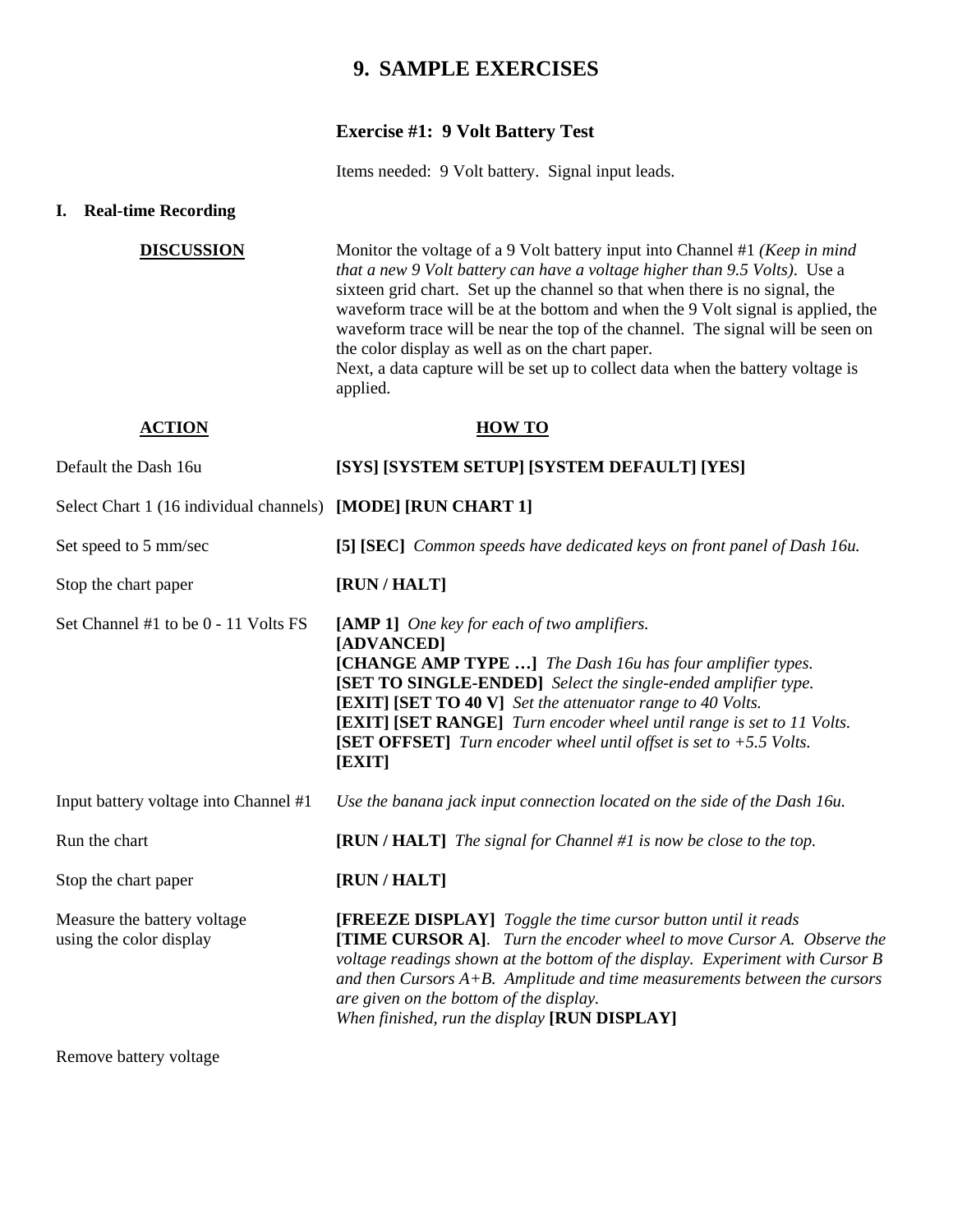#### **II. Data Capture**

| <b>DISCUSSION</b>               | Set up one data capture for 7.28 seconds. The capture should be triggered when<br>the battery voltage is applied. The data capture should be a total of 7.28 seconds.<br>Of the total capture time, 0.728 seconds of the capture should show what the<br>signal looked like before the battery voltage was applied. |
|---------------------------------|---------------------------------------------------------------------------------------------------------------------------------------------------------------------------------------------------------------------------------------------------------------------------------------------------------------------|
| <b>ACTION</b>                   | <b>HOW TO</b>                                                                                                                                                                                                                                                                                                       |
| Enter data capture setup        | [SYS] [SETUP DATA CAPTURE]                                                                                                                                                                                                                                                                                          |
| Format memory                   | [ADVANCED] [FORMAT CAPTURE MEMORY] Use encoder wheel to<br>select 16 records x 256 Ks maximum. [BEGIN] [BEGIN] [EXIT] [EXIT]                                                                                                                                                                                        |
| Select capture of all channels  | [SET CHANNELS TO STORE] [DEFAULT]<br>[EVENT CHANNELS] Toggle to SAVED to include event markers with the<br>capture. [EXIT]                                                                                                                                                                                          |
| Set sample rate to 1 kHz        | [SET SAMPLE RATE] The number of samples per second. In general, select<br>at least ten times the frequency of your signal or the frequency of any changes in<br>signal. Turn encoder wheel until sample rate is 1 kHz.                                                                                              |
| Set record size to 64 Ks        | [SET RECORD SIZE] The Dash 16u will give you the amount of time that data<br>will be captured based on the record size and the sample rate. This is shown<br>under the duration field. Turn encoder wheel until record size is 64 Ks.                                                                               |
| Set trigger window to 10%       | [SET TRIGGER WINDOW] Placing the trigger at any point other than the<br>start of the capture window will allow for pre-trigger data to be captured. Turn<br>encoder wheel until trigger window is 10%.                                                                                                              |
| Set capture for one record      | [SET OPERATION] You can capture one record or re-arm for more captures.<br>Turn encoder wheel for single capture.                                                                                                                                                                                                   |
| Be sure auto-triggering is OFF  | [ADVANCED] [AUTO TRIGGER] If auto-triggering is ON, toggle to OFF.                                                                                                                                                                                                                                                  |
| Enter trigger setup             | [SYS] [SETUP TRIGGER]                                                                                                                                                                                                                                                                                               |
| Enable waveform triggering      | [WAVEFORM] Waveform should be toggled to ON position.                                                                                                                                                                                                                                                               |
| Set up the logic for triggering | [TOGGLE LOGIC] Insure that OR logic is chosen.                                                                                                                                                                                                                                                                      |
| Pick waveform(s) for triggering | Turn encoder wheel so that only Channel #1 is selected.                                                                                                                                                                                                                                                             |
| Set up the level for triggering | [SETUP WAVEFORM] [SET CHANNEL] Turn encoder wheel to select<br>Channel #1.[SET TYPE / CLASS] Use wheel to select level - above for type of<br>trigger. $[FIELD>]$ Turn encoder wheel to $80\%$ (8.8 volts).                                                                                                         |
| Run the chart                   | [RUN / HALT]                                                                                                                                                                                                                                                                                                        |
| Arm for capture                 | <b>[ARM]</b> This key is located near the encoder wheel. The Dash 16u is now<br>recording pre-trigger data, waiting for the trigger.                                                                                                                                                                                |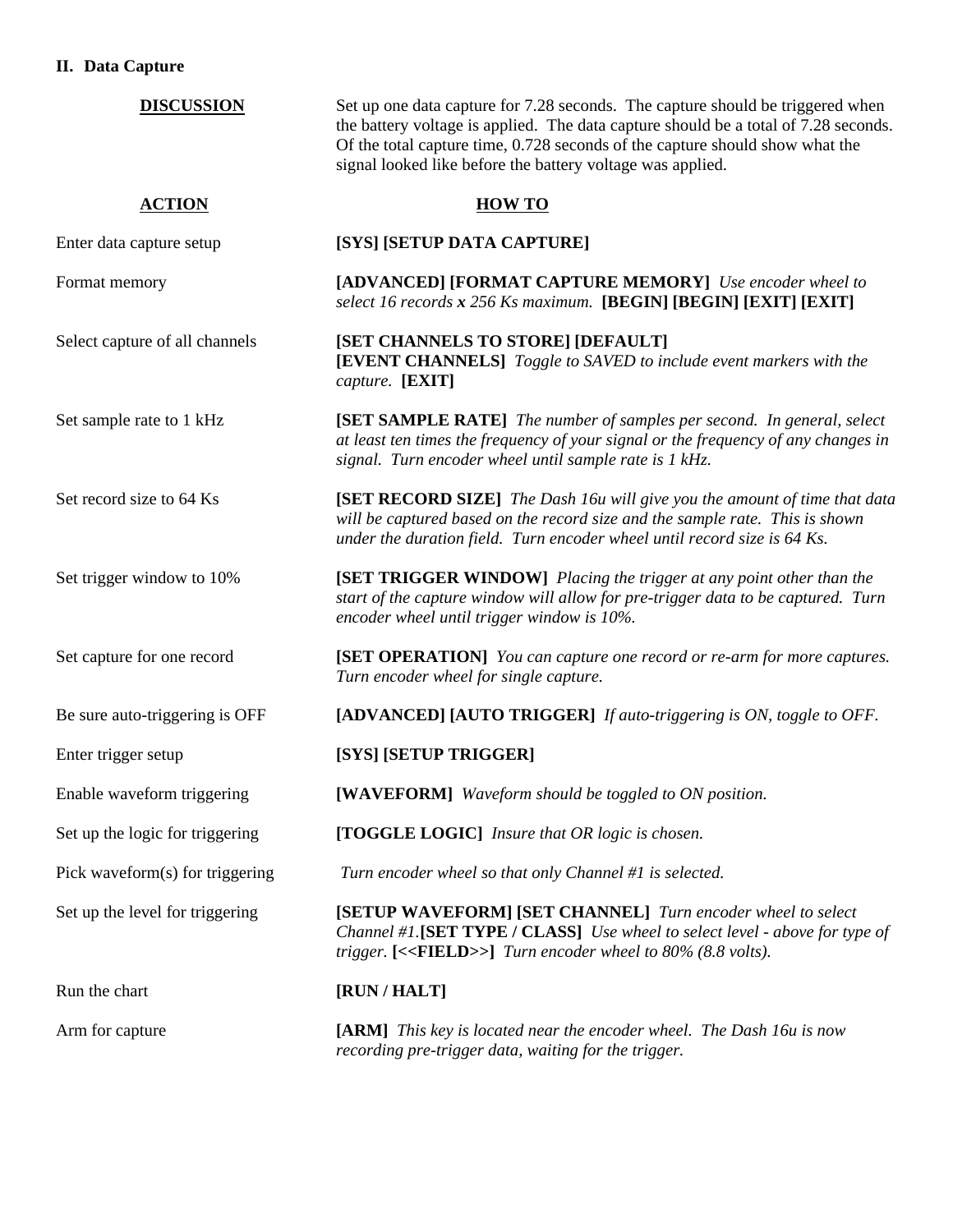Input battery voltage into Channel #1 *A trigger should be produced and the capture continues to the end. While capturing, you should have seen the waveform for Channel #1 increase from the bottom of the channel to near the top on both the color display and the chart. Note: you do not need to run the chart when you capture data.* 

Stop the paper **[RUN / HALT]** 

**III. Data Review** 

**DISCUSSION** Data capture records can be reviewed on the color display as well as on the chart paper. Typically, the review is done on the display and then sections of interest are printed on the paper. During review, the timebase can be expanded or compressed to give appropriate detail of the signal.

#### **ACTION HOW TO**

#### Enter screen preview **[MODE] [DATA RECORD REVIEW] [SCREEN PREVIEW]**

Toggle **[TIME CURSOR] [TIME CURSOR A]** *Turn encoder wheel so A cursor is positioned just to*  button and move cursors near the left of *the trigger point (dotted yellow line on the display).*  the trigger point (dotted line)**[TIME CURSOR B]** *Turn encoder wheel so B cursor is positioned just to the right of the trigger point (dotted yellow line on the display).* 

#### Expand view around trigger **[PREVIEW SETTINGS] [SET WINDOW TO CURSORS]**

Expand the view further **[TIME CURSOR A]** *Turn encoder wheel so A cursor is placed just to the left of the trigger point.* **[t - EXPAND ABOUT (A)]** *The expansion is around where the cursor A is set.* 

Print the screen **[OUTPUT …]** *Use encoder wheel to select screen print to paper.*  **[NEXT >>] [NEXT >>]** 

Play back to paper **[EXIT PREVIEW] [SETUP PLAYBACK] [SET PLAYBACK FORMAT]** *Verify format to be Y-T Chart #1.*  **[SET PLAYBACK WINDOW] [CHANGE METHOD]** *Turn encoder wheel to select the method to show: Preset - Rregion of capture window.*  **[SET START POINT]** *Turn encoder wheel to 0%.*  **[SET END POINT]** *Turn encoder wheel to 20%.* **[EXIT] [SET EXPANSION]** *Set t-expansion:*  $\times$ *1. Note that you can expand or compress the timebase for data playback to the chart. For long data records, it is suggested to use maximum compression for the first playback to conserve chart paper. Then, expand the playback to get the detail you need. As you change the starting and ending points from 100%, you can expand the playback timebase.*  **[HEADER]** *Verify the Header is toggled ON.*  **[TRIGGER MARK]** *Verify the Trigger Mark is toggled ON.* **[EXIT] [BEGIN PLAYBACK]**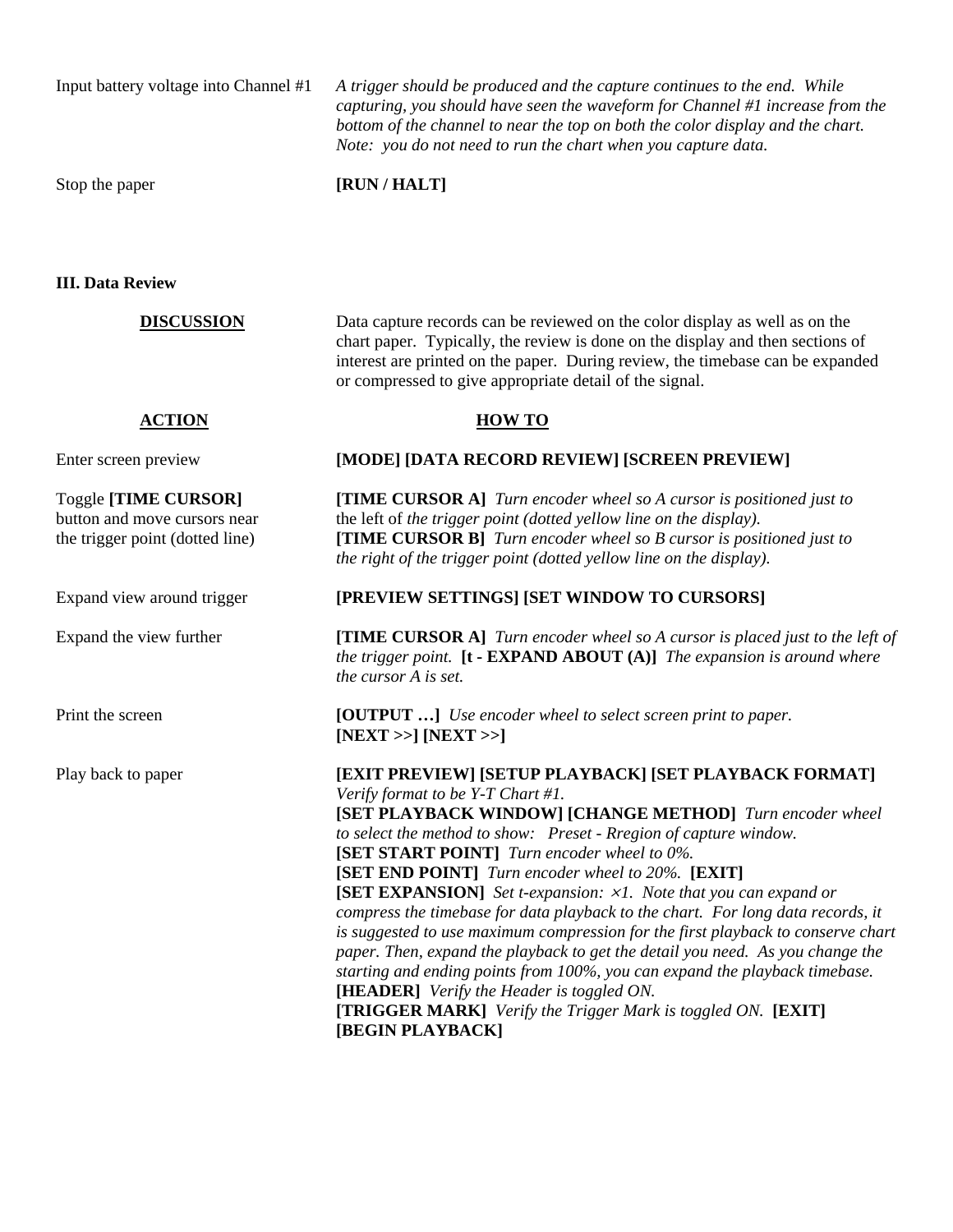#### **Exercise #2: Sine Wave Generator Test**

Items needed: Waveform Signal Generator. Signal input leads.

#### **I. Real-time Recording**

| <b>DISCUSSION</b>                                       | Input a $+/- 2$ Volt sine wave, 1 kHz into Channel #1. Use a one grid chart.<br>Set up the channel so that when there is no signal, the waveform trace will be at<br>the center. When the sine wave signal is applied, the waveform trace will be<br>shown symmetrically within the grid. The signal will be seen on the color<br>display as well as on the chart paper. Next, a data capture will be set up to<br>collect data when the sine wave signal is applied. |
|---------------------------------------------------------|-----------------------------------------------------------------------------------------------------------------------------------------------------------------------------------------------------------------------------------------------------------------------------------------------------------------------------------------------------------------------------------------------------------------------------------------------------------------------|
| <b>ACTION</b>                                           | <b>HOW TO</b>                                                                                                                                                                                                                                                                                                                                                                                                                                                         |
| Default the Dash 16u                                    | [SYS] [SYSTEM SETUP] [SYSTEM DEFAULT] [YES]                                                                                                                                                                                                                                                                                                                                                                                                                           |
| Create a chart with one signal                          | [SYS] [AUTO-CHART SETUP] [NEXT >>] To begin auto-chart.<br>Keep chart format to individual [NEXT >>]. Turn encoder wheel so that<br>number of channels is 1 [NEXT >>]. Keep chart with channel text [NEXT >>].<br>Turn encoder wheel to Chart 4 [NEXT >>] [NEXT >>]                                                                                                                                                                                                   |
| Select Chart with Channel 1                             | [MODE] [RUN CHART 4]                                                                                                                                                                                                                                                                                                                                                                                                                                                  |
| Set speed to 5 mm/sec                                   | [5] [SEC] Common speeds have dedicated keys on front panel of Dash 16u.                                                                                                                                                                                                                                                                                                                                                                                               |
| Stop the chart paper                                    | [RUN / HALT]                                                                                                                                                                                                                                                                                                                                                                                                                                                          |
| Set Channel #1 to be $+/- 4$ Volts FS                   | [AMP 1] One key for each of two amplifiers.<br>[ADVANCED]<br>[CHANGE AMP TYPE] The Dash 16u has four amplifier types.<br>[SET TO SINGLE-ENDED] Select the single-ended amplifier type.<br><b>[EXIT]</b> [SET TO 40 V] Set the attenuator range to 40 Volts.<br>[EXIT] [SET RANGE] Turn encoder wheel until range is set to 8 Volts.<br>[SET OFFSET] Turn encoder wheel until offset is set to 0 Volts.<br>[EXIT]                                                      |
| Input sine wave into Channel #1                         | Use the banana jack input connection located on the side of the Dash 16u.                                                                                                                                                                                                                                                                                                                                                                                             |
| Run the chart                                           | [RUN / HALT] The signal for Channel #1 should be $\frac{1}{2}$ of the full scale chart.                                                                                                                                                                                                                                                                                                                                                                               |
| Stop the chart paper                                    | [RUN / HALT]                                                                                                                                                                                                                                                                                                                                                                                                                                                          |
| Measure the sine wave signal<br>using the color display | <b>[FREEZE DISPLAY]</b> Toggle the time cursor button until it reads<br><b>[TIME CURSOR A].</b> Turn the encoder wheel to move Cursor A. Observe the<br>voltage readings shown at the bottom of the display. Experiment with Cursor B<br>and then Cursors $A+B$ . Amplitude and time measurements between the cursors<br>are given on the bottom of the display.<br>When finished, run the display [RUN DISPLAY]                                                      |

Remove sine wave signal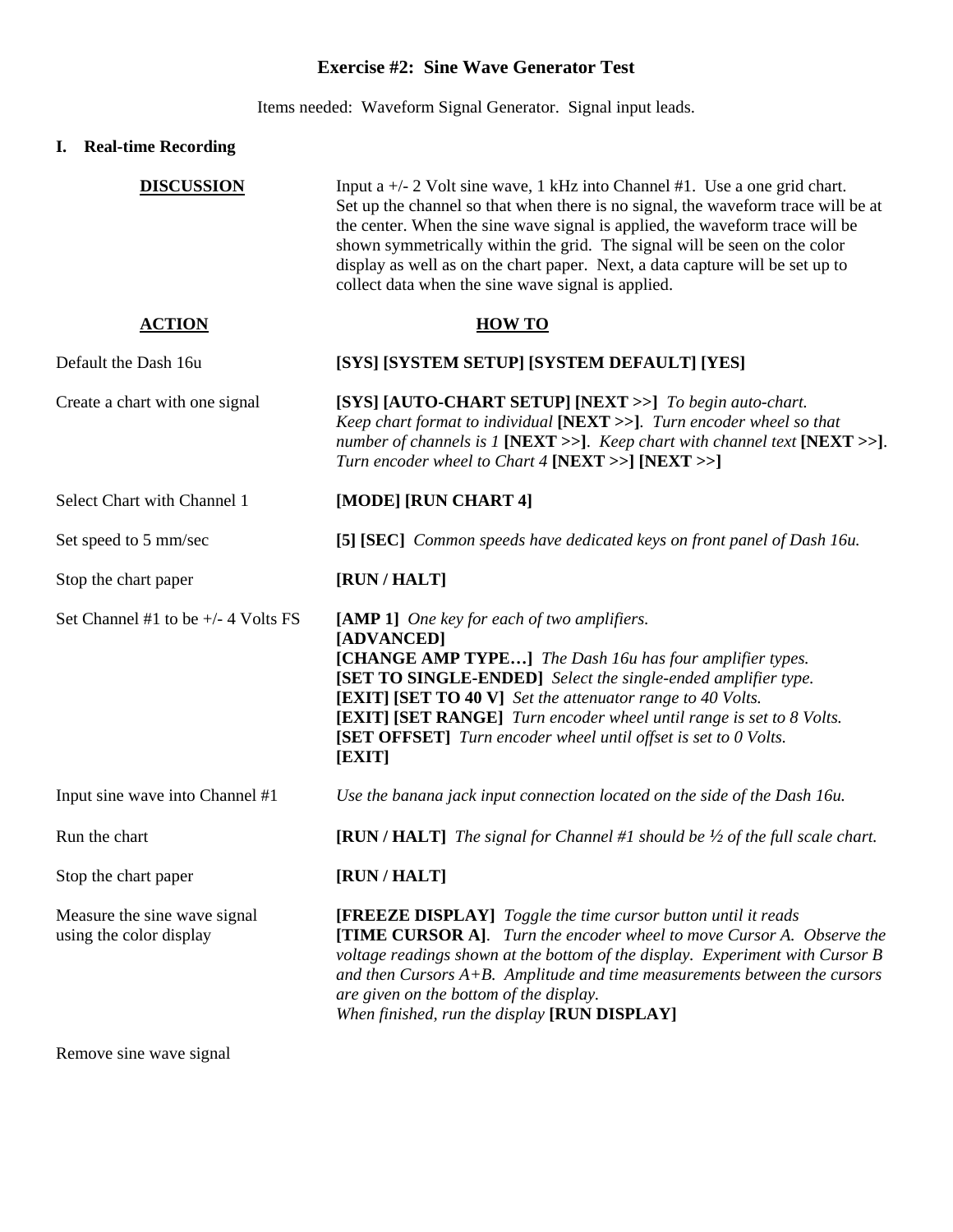#### **II. Data Capture**

| <b>DISCUSSION</b>               | Set up one data capture for 0.582 seconds. The capture should be triggered when<br>the sine wave is applied. The data capture should be a total of 0.582 seconds.<br>Of the total capture time, 0.116 seconds of the capture should show what the<br>signal looked like before the sine wave was applied.                           |
|---------------------------------|-------------------------------------------------------------------------------------------------------------------------------------------------------------------------------------------------------------------------------------------------------------------------------------------------------------------------------------|
| <b>ACTION</b>                   | <b>HOW TO</b>                                                                                                                                                                                                                                                                                                                       |
| Enter data capture setup        | [SYS] [SETUP DATA CAPTURE]                                                                                                                                                                                                                                                                                                          |
| Format memory                   | [ADVANCED] [FORMAT CAPTURE MEMORY] Use encoder wheel to<br>select 4 records x 1024 Ks maximum. [BEGIN] [BEGIN] [EXIT] [EXIT]                                                                                                                                                                                                        |
| Select capture of all channels  | [SET CHANNELS TO STORE] [DEFAULT]<br>[EVENT CHANNELS] Toggle to SAVED to include event markers with the<br>capture. [EXIT]                                                                                                                                                                                                          |
| Set sample rate to 200 kHz      | [SET SAMPLE RATE] The number of samples per second. In general, select<br>at least ten times the frequency of your signal or the frequency of any changes in<br>signal. Turn encoder wheel until sample rate is 200 kHz.                                                                                                            |
| Set record size to 1 Ms         | [SET RECORD SIZE] The Dash 16u will give you the amount of time that data<br>will be captured based on the record size and the sample rate. This is shown<br>under the duration field. Turn encoder wheel until record size is 1 Ms.                                                                                                |
| Set trigger window to 20%       | [SET TRIGGER WINDOW] Placing the trigger at any point other than the<br>start of the capture window will allow for pre-trigger data to be captured. Turn<br>encoder wheel until trigger window is 20%.                                                                                                                              |
| Set capture for one record      | [SET OPERATION] You can capture one record or re-arm for more captures.<br>Turn encoder wheel to single capture.                                                                                                                                                                                                                    |
| Be sure auto triggering is OFF  | [ADVANCED] [AUTO TRIGGER] If auto triggering is ON, toggle to OFF.<br>If toggled ON, auto-triggering is designed to immediately capture data once the<br>Dash 16u is armed.                                                                                                                                                         |
| Enter trigger setup             | [SYS] [SETUP TRIGGER]                                                                                                                                                                                                                                                                                                               |
| Enable waveform triggering      | [WAVEFORM] Waveform should be toggled to ON position.                                                                                                                                                                                                                                                                               |
| Set up the logic for triggering | [TOGGLE LOGIC] Insure that OR logic is chosen.                                                                                                                                                                                                                                                                                      |
| Pick waveform(s) for triggering | Turn encoder wheel so that only Channel #1 is selected.                                                                                                                                                                                                                                                                             |
| Set up the level for triggering | [SETUP WAVEFORM] [SET CHANNEL] Turn encoder wheel to select<br>Channel #1.<br><b>[SET TYPE / CLASS]</b> Use wheel to select window - outside for type of<br>trigger.[<< <b>FIELD&gt;&gt;</b> ] Turn encoder wheel to set the High level to be 65%.<br>[<< <b>FIELD&gt;&gt;</b> ] Turn encoder wheel to set the Low level to be 35%. |
| Run the chart                   | [RUN / HALT]                                                                                                                                                                                                                                                                                                                        |
| Arm for capture                 | <b>[ARM]</b> This key is located near the encoder wheel. The Dash 16u is now<br>recording pre-trigger data, waiting for the trigger.                                                                                                                                                                                                |